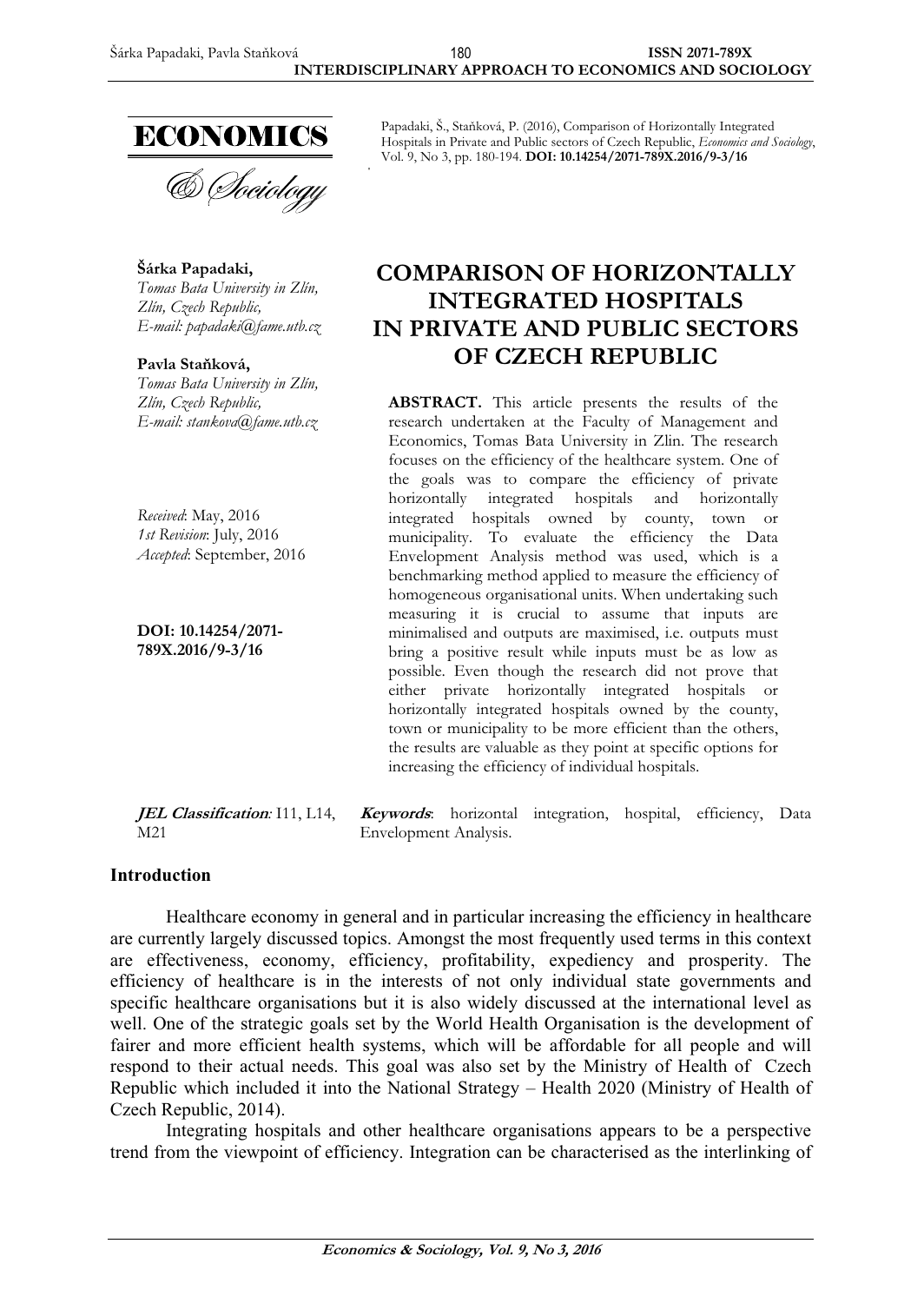individual organisations with the aim of mutual partnerships that will bring advantages to all parties.

According to Matysiewicz (2011), healthcare services market is predisposed to integrate itself. This flows from the following reasons:

- the structure of the healthcare sector is rather dispersed,
- for a long time centres within the public sector were not independent and were not in competition with one another,
- the structure of patients' needs and the restrictions in centres' resources are essential factors forcing them for mutual partnership,
- system solutions in health protection take into consideration the possibilities of integrating small medical centres as well as private doctors' practices.

Same as in other economy's spheres, two basic types of integration can be identified in the healthcare system:

- a) Horizontal integration coordination of activities across operating units that are at the same stage of patient services delivering (Pan American Health Organization, 2008). These tendencies are described in many scientific articles, e.g., by Hernandez (2000); Ocampo-Rodríguez *et al.* (2013),
- b) Vertical integration coordination of services among operating units that are at different stages in the process of delivering patient services (Pan American Health Organization, 2008). Vertical integration in healthcare is debated, for example, by Hernandez (2000); de Albuquerque *et al.* (2011); Byrne & Ashton (1999).

The aim of the research conducted by the Faculty of Management and Economics at Tomas Bata University in Zlin was to compare the efficiency of private horizontally integrated hospitals and horizontally integrated hospitals owned by the county, town or municipality*.*

The contribution consists of 5 basic parts. In the first part, the role of hospitals in the healthcare system and the basic typology of hospitals are presented. Statistical data were sourced mainly from the Institute of Health Information and Statistics of Czech Republic. The theoretical framework, mainly focused on healthcare efficiency and its measuring are presented in the second part. In this part, the findings published in prestigious international healthcare and economy journals are analyzed. Next follows the problem statement and then the research objective is defined. The research outcomes are presented in the Key Results chapter. At the end of this contribution, the research outcomes are subjected to discussion in which the emphasis is put on practical application of the findings and the research limitations.

# **1. Hospitals and Their role in the Health Care System**

Gladkij *et al.* (2003) define a hospital as "an inpatient medical facility which is licenced to provide health care with a certain amount of beds, an organised medical team with appropriate qualifications and is able to provide continuous medical and health care services". Even though the position of hospitals within the Czech Republic's health care system is not specifically defined in legislation (with the exception of university hospitals), it is evident that the outpatient care is not the main point of focus in a hospital but its mission is to treat those patients who cannot be treated by outpatient facilities (Staňková, 2013).

Hospitals can be subdivided according to various aspects. Such categorisation is dependent on an existing health care system and also on the concept and purpose of the categorisation itself.

American Hospital Association (SHSMD, 2012, pp. 2-10) divides hospitals according to its business approach on: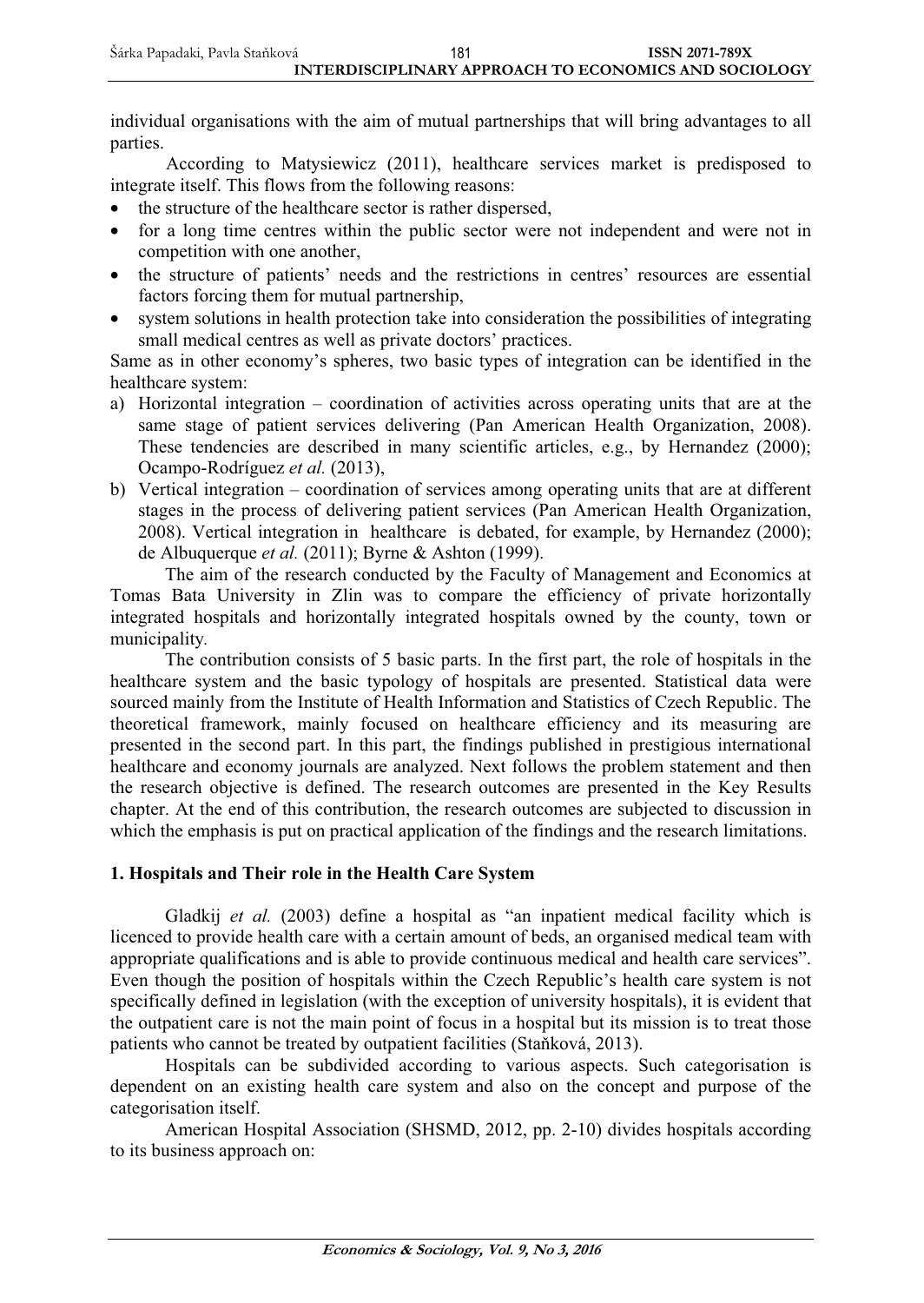- Stand-alone hospitals hospitals which have a legal entity and which are not a part of a group of hospitals; these are further divided into hospitals with a number of beds lower than 201 and the ones with a number of bed equal to or higher than 201.
- Hospitals in health systems these are hospitals with an interlinked ownership structure; the association of hospitals divides these according to size: hospitals with a number of beds lower than 401 and ones with a number of beds equal to or higher than 401.

Equally, such categorising can also be used for the hospitals in the Czech Republic, see Figure 1:

- 1. Stand-alone hospitals an independent hospital business with a legal entity which is not a part of a hospital integration.
- 2. Integrated hospitals the hospitals which are a part of a hospital integration of various forms:
	- a) Vertically integrated hospitals,
	- b) Horizontally integrated hospitals. These are further divided into:
	- $\mathbf{i}$ . Private horizontally integrated hospitals.
	- $ii.$ Horizontally integrated hospitals owned by the county, town or municipality. There are two kinds of horizontally integrated hospitals in the Czech Republic: hospital holdings (independent hospitals with their own line of business and their own budget but co-operating with others in certain fields of business) and Joint ventures hospitals (joining individual hospitals into one single unit which is organised into a single budget for all the hospitals).



Figure 1. Typology of the hospitals in the Czech Republic Source: own.

American Hospital Association (SHSMD, 2012, pp. 2-10) further divides hospitals according to the fact whether their organisation includes an Academic Medical Centre (AMC) or not. Hospitals with an AMC are privileged hospitals with the goals of providing treatment, educating future doctors and undertaking cutting-edge research. The equivalents of such hospitals in the Czech Republic are university hospitals.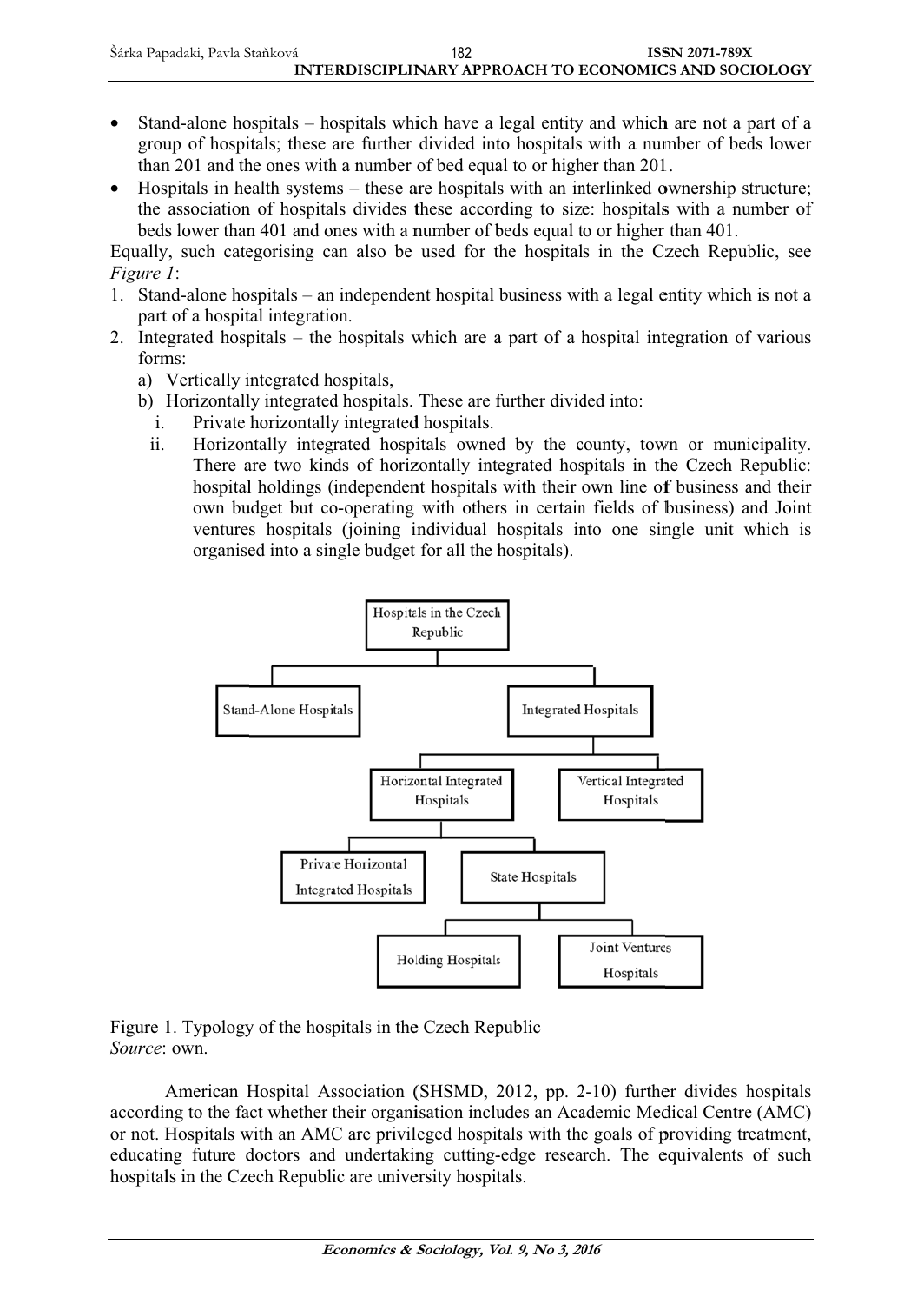| Šárka Papadaki, Pavla Staňková | 183                                                   | <b>ISSN 2071-789X</b> |
|--------------------------------|-------------------------------------------------------|-----------------------|
|                                | INTERDISCIPLINARY APPROACH TO ECONOMICS AND SOCIOLOGY |                       |

The basic categorisation of hospitals in the Czech Republic which was used in the researches at the Faculty of Management and Economics is the categorisation by the Ministry of Health and the Institute of Health Information and Statistics of the Czech Republic (UZIS, 2014):

- a) University Hospitals the Law no. 372/2011 Coll. defines University Hospitals as government founded institutions under the management of a ministry. University hospitals provide health care and undertake research or development projects and provide clinical and practical training.
- b) Hospitals this term is used for hospitals providing urgent treatment, thus hospitals with an average treatment time of within 30 days.
- c) Hospitals of subsequent care hospitals for people with long standing illnesses, with an average treatment time of over 30 days (Staňková, 2013).

For the purposes of this article, categorisation according to business model is also used (Gladkij *et al.*, 2003):

- a) State-owned hospitals in the Czech Republic such hospitals are owned by the Ministry of Health, the Ministry of Defence or the Ministry of Justice,
- b) Public hospitals owned and managed by counties, towns and municipalities contributory organisations,
- c) Non-profit private hospitals owned by Church institutions (ecclesiastical),
- d) Private hospitals managed as Public limited companies and partnerships.

It is also crucial to differentiate the terms '*founder*' and '*owner*'. The '*founder*' category reflects the legal status of a hospital, either as a legal entity or contributory organisation. A legal entity is an organisation founded with the aim of turning profits. It manages its business in compliance with the Civil Code and the Business Corporation Act while a contributory organisation is a type of non-profit organisation managed by an organisational body of the state (ministry) or regional authorities (town, county, municipality). The '*owner*' category reflects the ownership of a hospital, which in the case of hospitals means that even a legal entity can be owned by regional authorities.

According to the Institute of Health Information and Statistics of the Czech Republic (UZIS, 2014) there were 188 recorded hospitals on 31.5.2013. Concerning the term '*founder*', the structure of the hospitals in the Czech Republic is as shown in *Figure 2*:

- a) Hospitals founded by the Ministry of Health the Ministry of Health acts as the founder of 19 hospitals in total, 9 of which are University Hospitals and 10 are hospitals providing urgent treatment.
- b) Hospitals founded by a county, town or municipality currently, counties act as the founders of 18 hospitals providing urgent treatment and 5 hospitals of subsequent care while towns and municipalities act as the founders of 15 hospitals providing urgent treatment and 2 hospitals of subsequent care which makes a total of 40 hospitals.
- c) Hospitals founded by a natural or legal entity or ecclesiastical– currently there are 99 hospitals providing urgent treatment and 25 hospitals of subsequent care, which makes 124 hospitals in total.
- d) Hospitals founded by other central authorities the Ministry of Defence acts as the founder of 1 university hospital and 2 hospitals providing urgent treatment while the Department of Justice acts as the founder of 2 hospitals, which makes total of 5 hospitals.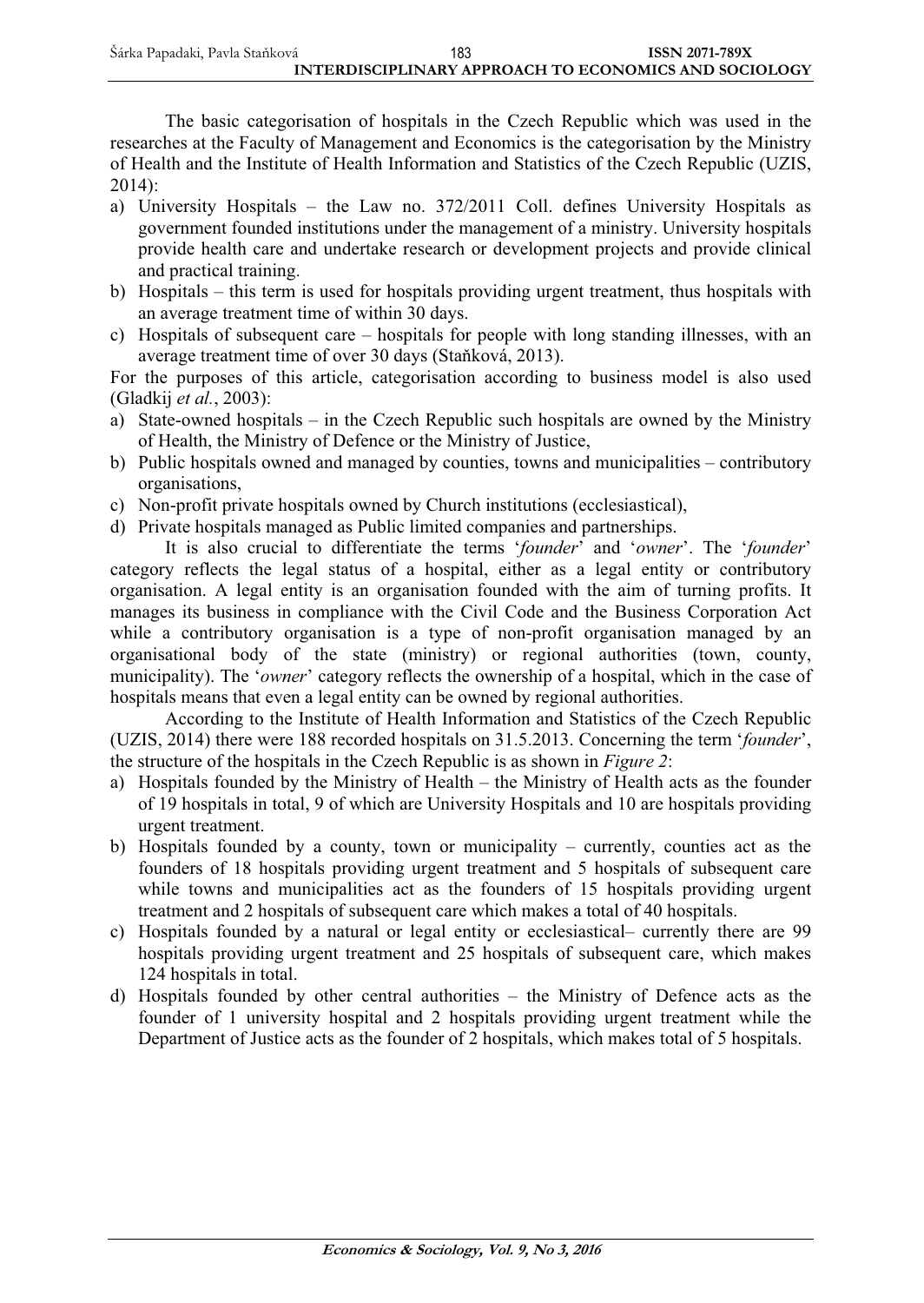Šárka Papadaki, Pavla Staňková **ISSN 2071-789X** 184 INTERDISCIPLINARY APPROACH TO ECONOMICS AND SOCIOLOGY



Figure 2. Percentages of hospitals in the Czech Republic according to their founders on 31.5.2013 Source: UZIS, 2014.

Figure 3. Percentages of hospitals in the Czech Republic according to their owner on 31.5.2013 Source: UZIS, 2014.

When we concentrate on categorisation according to the 'owner', the structural changes are the most apparent in the 'Managed by other legal entity' category. Looking at hospital owners who run hospitals from a position of other legal entity (i.e. joint-stock company, limited company etc.), the majority owners are a county, town or municipality in 57 cases, out of which 46 have a form of joint-stock company, 1 has a form of limited company and 1 has a form of public partnership company.

For comparison, the structure of the hospitals in the Czech Republic according to the owner is following, see the Figure 3. 51% of all hospitals are in the ownership of county, town or municipality (97 hospitals), 36% of hospitals are owned by natural or legal entity or Church, i.e. ecclesiastical (67 hospitals), 10% remains in the ownership of the Ministry of Healthcare (19 hospitals), 2% are ecclesiastical institution (3 hospitals) and 3% are owned by the Ministry of Defense and Ministry of Justice (5 hospitals).

# 2. Health Care Efficiency and the measuring of it

According to Otrusinova and Pastuzskova (2013) efficiency can be characterised as an equation of objectives with minimum input at maximum output. Health Academy (2006) declares that efficiency is a relative term. Its perspective has a great influence on what elements of health care delivery are valued. Efficiency is defined differently by purchasers, payers, planners, consumers and providers all of whom have a different perspective on what constitutes quality and appropriate cost. Health Academy presents a typology of efficiency in health care, see Figure 4.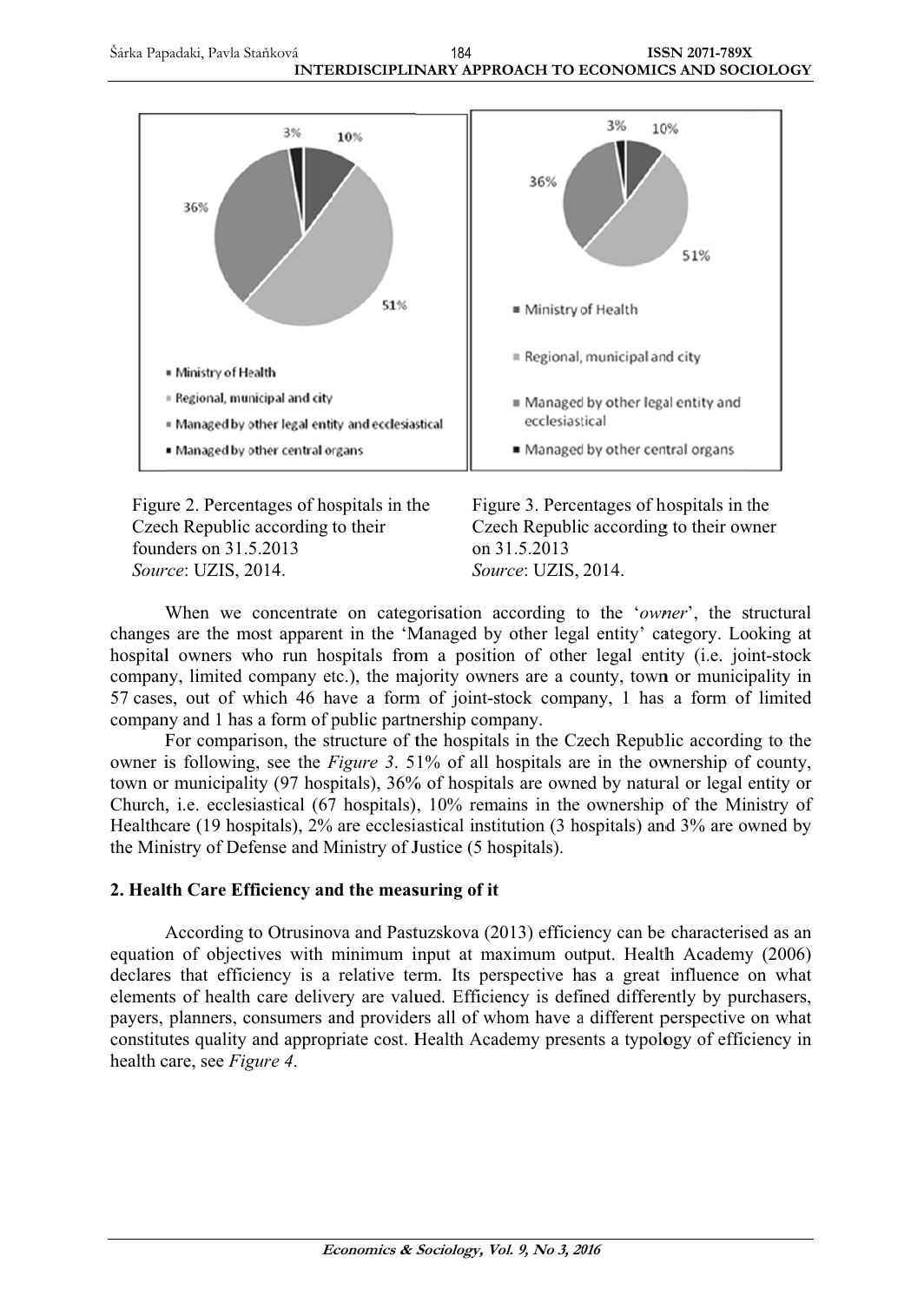

Figure 4. A Typology of Efficiency in Health Care (Health Academy, 2006)

Several concepts can be used when evaluating efficiency in the health care sector, for example:

- Cost-minimisation analysis  $(CMA)$  based on calculating economic losses caused by  $\bullet$ sickness, injuries etc. The CMA method has been applied in the healthcare sector for example by Jones, Wilson, Parker et al. (1999); Strnad (2002), Walsh et al. (2005).
- Cost-effectiveness analysis  $(CEA)$  based on evaluating whether the value of a certain service is adequate to the cost of providing the said service. The CEA method within the healthcare sector has been presented for example by Strnad (2002); Siegel *et al.* (1996).
- Cost-utility analysis  $(CUA)$  compares benefits represented by any positive effects with  $\bullet$ cost or losses represented by negative effects of investments, for example Strnad (2002); Johannesson & O'Connor (1997).
- Balanced Scorecard (BSC) which can be described as a management tool which links  $\bullet$ both financial and non-financial indicators of company efficiency. Kaplan and Norton  $(1996, pp. 53-79)$  state in their studies that definition of a basic vision and strategy is based on 4 critical perspectives: financial perspective, perspective of internal processes, perspective of learning and development and customers' perspective. Examples of successful implementations of the BSC in health sector can be found, for example in work of Stewart & Bestor (2000); Chow et al. (1998); Chen et al. (2006).
- Activity-Based Costing (ABC) allocates the overhead cost of organisation to the products  $\bullet$ via a defined structure of activities. The application of the ABC method in the health care sector has been debated for example by Popesko et al. (2015); Lawson (2005); Arnaboldi, & Lapsley, I. (2005).
- Benchmarking benchmarking is a strategic management tool which allows operating costs or other metrics to be assessed against similar properties and to evaluate how a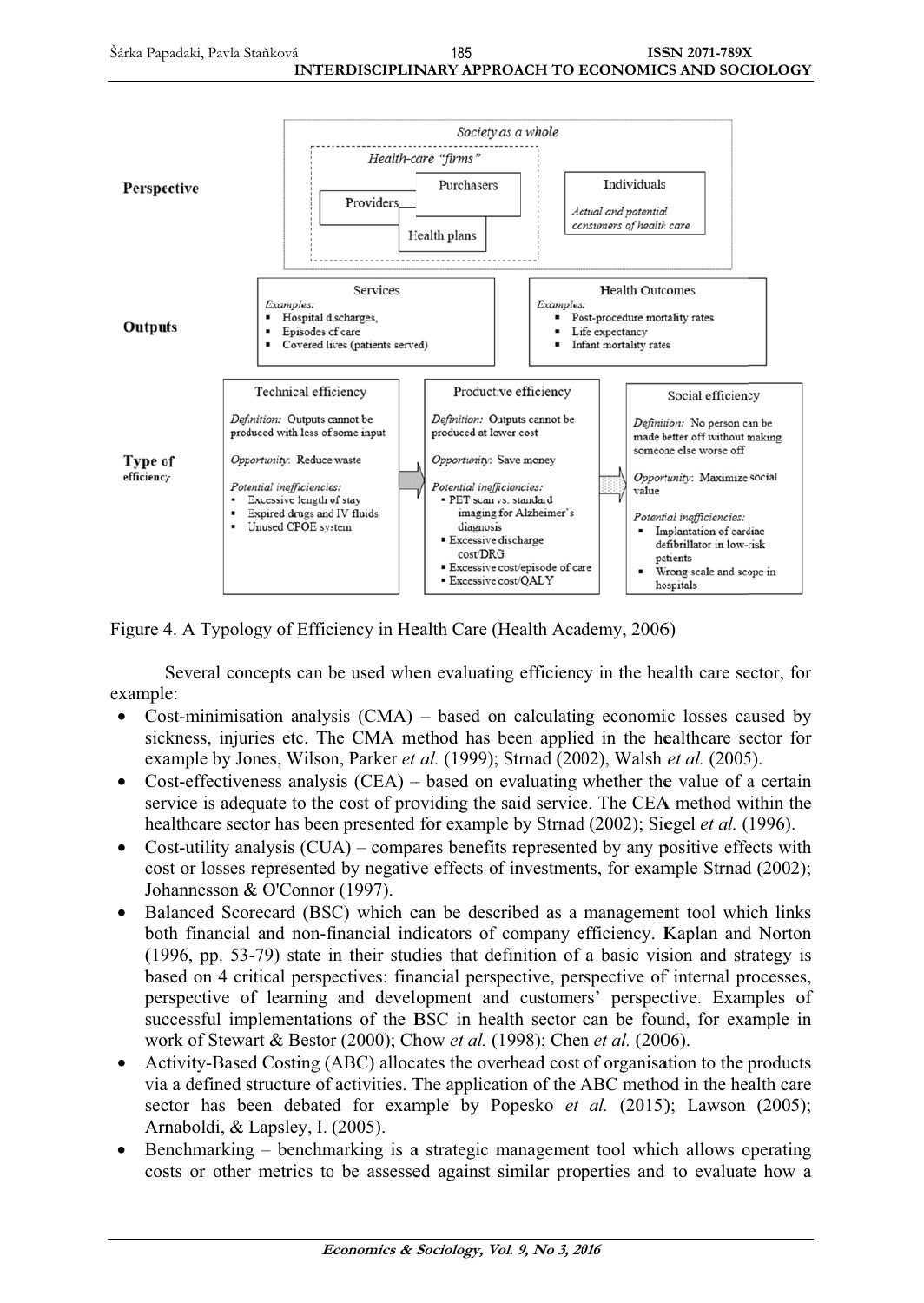given property or portfolio performs relative to its peers. Through a detailed comparative analysis, the benchmarking process can identify priority areas for implementing both more efficient operations and management practices by trimming costs or adjusting service levels (Castro *et al.*, 2015). Benchmarking is used both for evaluating the efficiency of specific health systems (Bernal-Delgado *et al.*, 2015; Huxley, 2015; Adler-Milstein, 2014) and for the evaluation of individual hospitals and other health care institutions (Castro *et al.*, 2015; Jon Magnussen & Kari Nyland, 2008, *et al.*).

According to Prochazkova (2011) the following benchmarking methods can be used to measure the efficiency of health care organisations. Stochastic Frontier Analysis, Corrected Ordinary Least Squares, Ordinary Least Squares, Data Envelopment Analysis, Performance Indicator and Total Factor Productivity.

For the purposes of the research presented in this paper, the research team chose the DEA method, which is, according to previous researches and relevant literature, the most commonly used method in the health care field, for example Magnussen & Nyland (2008), Vitikainen *et al.* (2009), Chu & Chiang (2013), Yang & Zeng (2014), Varabyova & Schreyögg (2013) etc. The DEA model is used in the health care field to evaluate the efficiency of hospitals, hospital departments, private surgeries et al.

# **3. Methodology**

The main task of the research is:

"Are private horizontally integrated hospitals more efficient than horizontally integrated hospitals owned by the county, town or municipality (using the Data Envelopment Analysis model to evaluate efficiency)?"

We used the data available from the following sources:

- data from the Institute of Health Information and Statistics of the Czech Republic mainly the data of the structure analyses of health organisations in the Czech Republic.
- Albertina database data for calculating the efficiency of health organisations (operating costs, the number of beds, the number of hospitalised patients, bed usage in days).
- annual reports published by each individual organisation these were used to update and add the missing data for the efficiency analyses of health organisations.

We benchmark the operational performance of these organisations on the basis of the following functional variables:

- Operating costs Total operating cost incurred to maintain and develop the operation of the facility during the reporting period.
- The number of beds the average complement of beds physically existing and actually available for overnight use.
- The number of hospitalised patients The number of patients formally admitted to a type of health care in the facility.
- Bed usage in days the quotient of the number of treatment days and the average number of given beds.

There were 188 hospitals in the Czech Republic in 2013. Some of this number are included into holdings or into other types of horizontal integration. Three types of horizontal integration are going to be in the centre of interest:

- 1. Horizontal integration of holding type without financial cohesion (managed as autonomic accounting entities), which are presented particularly by holdings owned by regions:
- a) Health holding Královéhradecký region. One of the oldest associations of hospitals owned by the region in the Czech Republic. Founded in 2004, it originally associated five of the following hospitals: City Hospital Dvůr Králové nad Labem, Regional Hospital Jičín, Regional Hospital Náchod, Regional Hospital Rychnov nad Kněžnou, Regional Hospital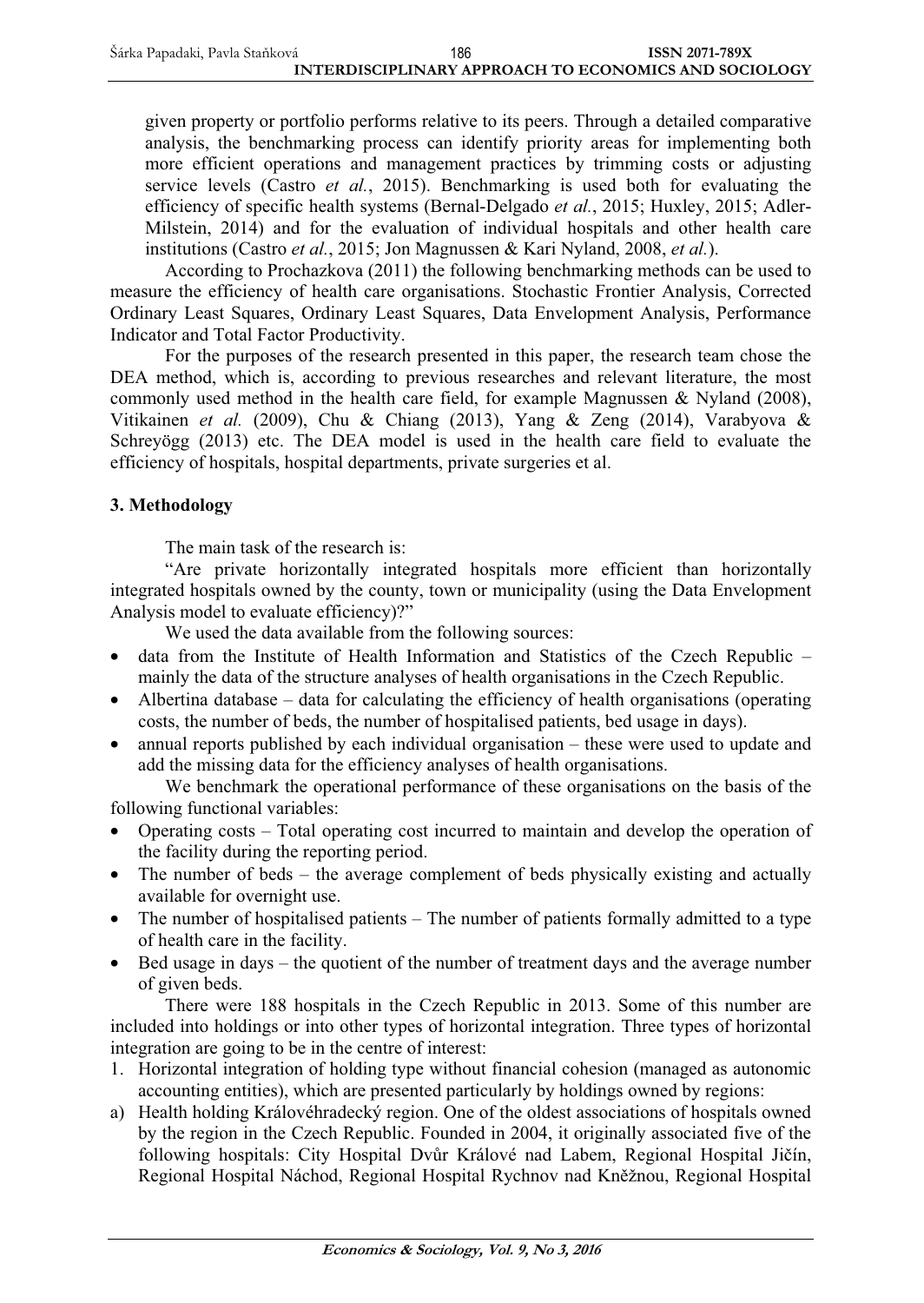Trutnov. In 2013 Regional Hospital Rychnov nad Kněžnou became a part of Regional Hospital Náchod, therefore 4 hospitals are currently part of the association.

- b) Hospital of Ústecký region. Hospital of Ústí nad Labem region was founded on September 1, 2007, and currently it comprises of 5 hospitals: Děčín Hospital, Chomutov Hospital, Most Hospital, Teplice Hospital, Masaryk Hospital in Ústí nad Labem.
- c) Hospital holding of Středočeský region. Hospital holding of Středočeský region was founded on September 18, 2009, and its original members were 5 hospitals: Hospital of Rudolf and Stefanie Benešov, Regional Hospital Kladno, Regional Hospital Kolín, Regional Hospital Mladá Boleslav, Regional Hospital Příbram. Hospital Kutná Hora became a part of the association on January 1, 2010, but insolvency proceedings were initiated in February 2010.
- d) Hospitals of Pardubický region. Hospitals of Pardubický region is the youngest association that was established on January 1, 2015. It links the following hospitals: Hospitals of Pardubický region – Pardubice Hospital, Chrudim Hospital, Svitavy Hospital, Litomyšl Hospital, Ústí nad Orlicí Hospital.
- 2. Horizontal integration of hospitals consolidated into one corporate body. There is one holding of this kind in the Czech Republic:

Health holding of Plzeň region. Health holding of Plzeň region was formed on June 30, 2010. The members of the holding company are the following hospitals: Domažlice Hospital, Klatovy Hospital, Rokycanská Hospital, Stod Hospital, Hospitals of subsequent care Horažďovice, Hospital of subsequent care Svatá Anna.

3. Horizontal integration of hospitals, with hospitals acting as subsidiary companies of their parent company. The AGEL company can be seen as a typical example of this integration in the Czech Republic. AGEL was founded by social contract in 1990. In 2003 the legal status was changed from private limited company to joint-stock company. The AGEL company represents both horizontal integration (it owns 11 hospitals) and vertical integration as it runs or rents 6 out-patient clinics, has its own network of pharmacies and laboratories, holds its own distribution company and other specialised health establishments in the Czech Republic. AGEL operates not only in the Czech Republic but also in Slovakia, Poland and Bulgaria. One of another private holding is Vamed-Mediterra, which provides a wide range of care in eight health establishments in the Czech Republic.

Nine hospitals were selected for the DEA analyses, out of which 5 were horizontally integrated hospitals owned by the county, town or municipality and 4 private horizontally integrated hospitals. The choice was limited to hospitals which provide urgent care only. This condition was set because urgent care expenses and subsequent care expenses cannot be separated. If such a selection was not made, the results could be distorted. These two care approaches, from the point of view of expenses, are incomparable. The selected hospitals including the input analyses data are presented in *Table 1*.

The DEA method is commonly used to evaluate the relative efficiency of a number of DMUs. The basic DEA model in Charnes *et al.* (1978), called the CCR model, has led to several extensions, most notably the BCC model of Banker et al. (1984). assumes that there are *n* DMUs,  $(DMU_j; j = 1, 2, ..., n)$  which consume *m* inputs  $(\mathbf{x}_i; i = 1, 2, ..., m)$  to produce *s* outputs ( $y_r$ :  $r = 1, 2, \ldots, s$ ). The BCC input oriented (BCC-I) model evaluates the efficiency of DMU*o*, DMU under consideration, by solving the following linear program: Equation: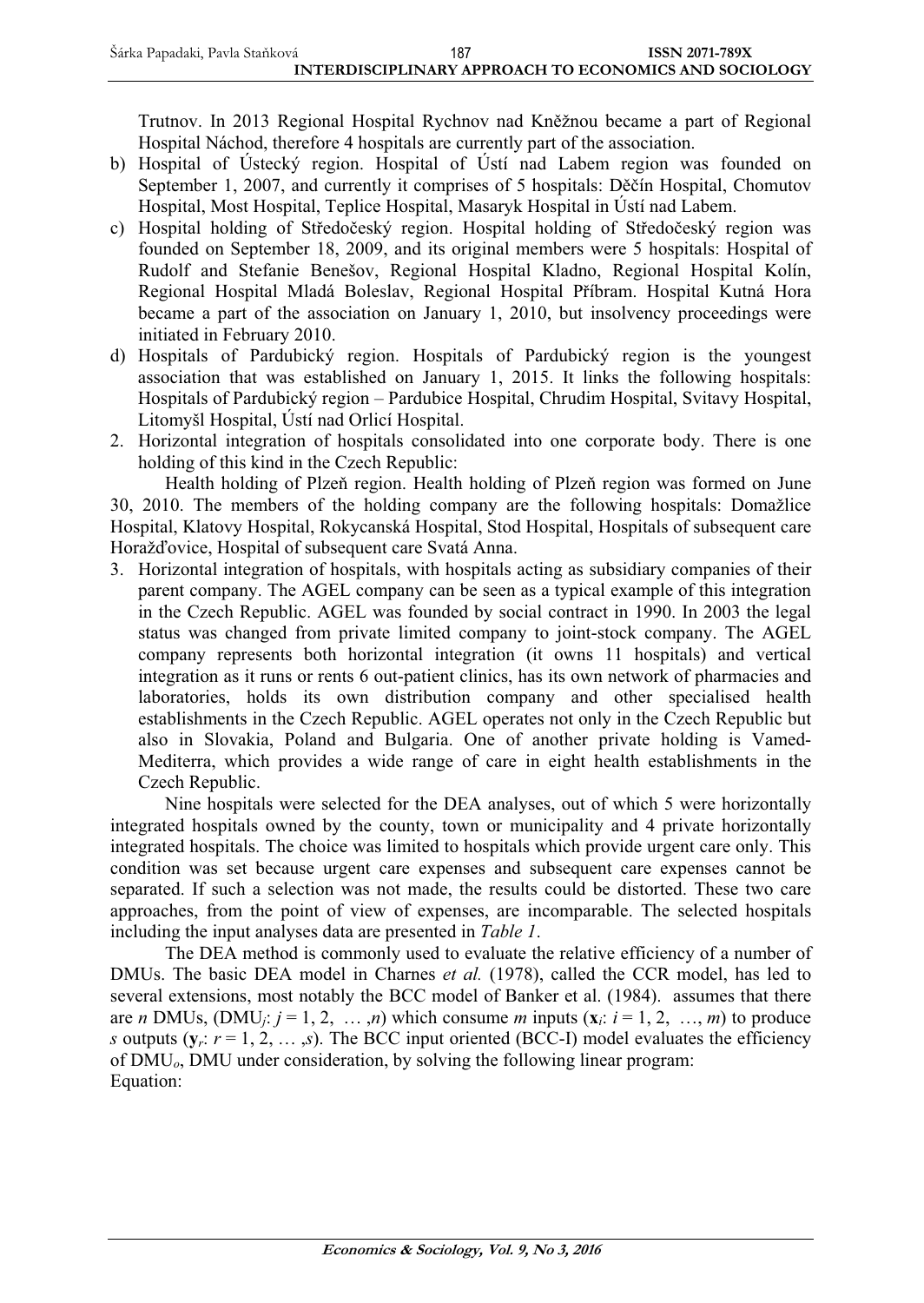$$
\max \sum_{r=1}^{s} u_r y_{rj} - u_0
$$
  
s.t. 
$$
\sum_{i=1}^{m} w_i x_{io} = 1
$$
  

$$
\sum_{r=1}^{s} u_r y_{rj} - u_0 - \sum_{i=1}^{m} w_i x_{ij} \le 0, j = 1, 2, \dots n
$$
  

$$
u_0 \text{, free}
$$
  

$$
w_i \ge \varepsilon, i = 1, 2, \dots, m
$$
  

$$
u_r \ge \varepsilon, r = 1, 2, \dots, s
$$
 (1)

here  $x_{ii}$  and  $y_{ri}$  (all nonnegative) are the inputs and outputs of the *j*th DMU,  $w_i$  and  $u_r$  are the input and output weights (also referred to as multipliers). *xio* and *yro* are the inputs and outputs of DMU<sub>o</sub>. Also,  $\varepsilon$  is non-Archimedean infinitesimal value for forestalling weights to be equal to zero. In account of the fact that the basic DEA models identify more than one DMU as efficient units, finding the most efficient DMU is an issue.

Amin and Toloo (2007) proposed an integrated model for finding most CCR-efficient DMU, as follows:

$$
M^* = \min M
$$
  
\n
$$
s.t.M - d_j \ge 0, j = 1, 2, ..., n
$$
  
\n
$$
\sum_{i=1}^{m} w_i x_{ij} \le 1, j = 1, 2, ..., n
$$
  
\n
$$
\sum_{r=1}^{s} u_r y_{rj} - \sum_{i=1}^{m} w_i x_{ij} + d_j - \beta_j = 0, j = 1, 2, ..., n
$$
  
\n
$$
\sum_{j=1}^{n} d_j = n - 1
$$
  
\n
$$
0 \le \beta_j \le 1, d_j \in \{0, 1\}, j = 1, 2, ..., n
$$
  
\n
$$
w_i \ge \varepsilon, i = 1, 2, ..., m
$$
  
\n
$$
u_r \ge \varepsilon, r = 1, 2, ..., s
$$

where  $d_i$  as a binary variable represents the deviation variable of  $\text{DMU}_i$ .  $\text{DMU}_j$  is most CCRefficient if and only if  $d_j = 0$ . The constraint  $\sum_{j=1}^{n} d_j = n$  $j'_{j=1}d_{j} = n-1$  forces among all the DMUs for only single most CCR-efficient unit (Toloo & Nalchigar, 2009).

The CCR model is designed with the assumption of constant returns to scale. This means that there is no assumption that any positive or negative economies of scale exist. It is assumed is that a small airport should be able to operate as efficiently as a large one – that is, constant returns to scale. In order to address this, Banker, Charnes, and Cooper developed the BCC model (1984). The BCC model is closely related to the standard CCR model as is evident in the dual of the BCC model: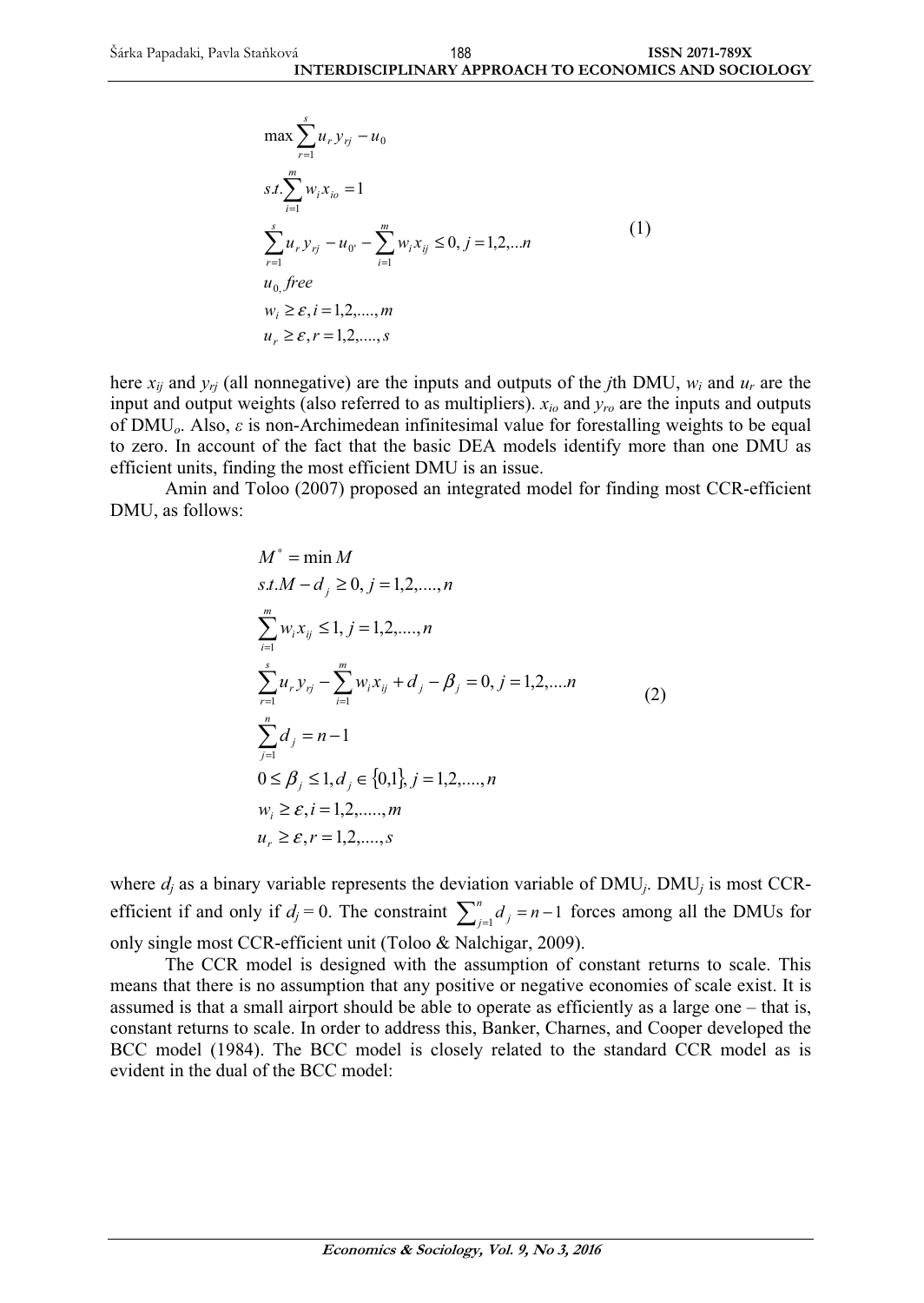$\min(\theta, \lambda) = \theta$  $\lambda \geq 0, s^+ \geq 0, s^- \geq 0$  $e\lambda = 1$  $Y\lambda = y_0 + s^+$  $\theta \chi_0 - x\lambda = s^-$ (3)

The difference compared to the CCR model is the introduction of the convexity condition  $e \lambda = 1$ . This additional constraint gives the frontiers piecewise linear and concave characteristics (Schaar & Sherry, 2008).

The following input and output criteria were chosen for the DEA analysis of the hospitals:

- a) the operating cost in the year 2013 as the input,
- b) the following three indicators, all for the year 2013, as outputs:
- The number of beds,
- The number of hospitalised patients,
- Bed usage in days.

| Table 1. Inputs and Outputs Data for DEA Model |  |  |  |  |  |
|------------------------------------------------|--|--|--|--|--|
|------------------------------------------------|--|--|--|--|--|

| Name of hospital               | Number of | Number of             | Bed usage | Operating cost in |
|--------------------------------|-----------|-----------------------|-----------|-------------------|
|                                | beds      | hospitalised patients | in days   | <b>CZK</b>        |
| Kladno Regional Hospital       | 531       | 26523                 | 263.5     | 1 073 400 000     |
| Kolín Regional Hospital        | 541       | 24921                 | 236,1     | 1 311 933 000     |
| Mladá Boleslav Regional        | 483       | 24926                 | 254,4     | 1 133 144 000     |
| Hospital                       |           |                       |           |                   |
| Jičín Regional Hospital        | 362       | 15405                 | 274,1     | 581 202 000       |
| Trutnov Regional Hospital      | 315       | 11539                 | 227,9     | 495 989 000       |
| Muscolosceletal Therapy Centre | 33        | 1446                  | 340,3     | 57 236 000        |
| Hospital Podlesí               | 153       | 9652                  | 231,9     | 1 144 747 000     |
| Hospital Nový Jičín            | 396       | 19408                 | 274,7     | 1 407 995 000     |
| <b>Hospital Atlas</b>          | 71        | 4576                  | 212.6     | 124 777 000       |

*Source*: own.

Taking into consideration the entire sample of hospitals researched we can describe them as follows. *Table 2* shows the minimum, maximum, mean and standard deviations of each researched input and output.

Table 2. Description of researched hospital sample

| Name                               | Minimum  | Maximum    | Mean           | <b>Standard Derivation</b> |
|------------------------------------|----------|------------|----------------|----------------------------|
| Number of beds                     | 33       | 541        | 320.5556       | 182.4988                   |
| Number of hospitalised<br>patients | 1446     | 26523      | 15377.3333     | 8698.6246                  |
| Bed usage in days                  | 212.6    | 340.3      | 257.2778       | 35.7116                    |
| Operating cost in CZK              | 57236000 | 1407995000 | 814491444.4444 | 481011202.22               |

*Source*: own.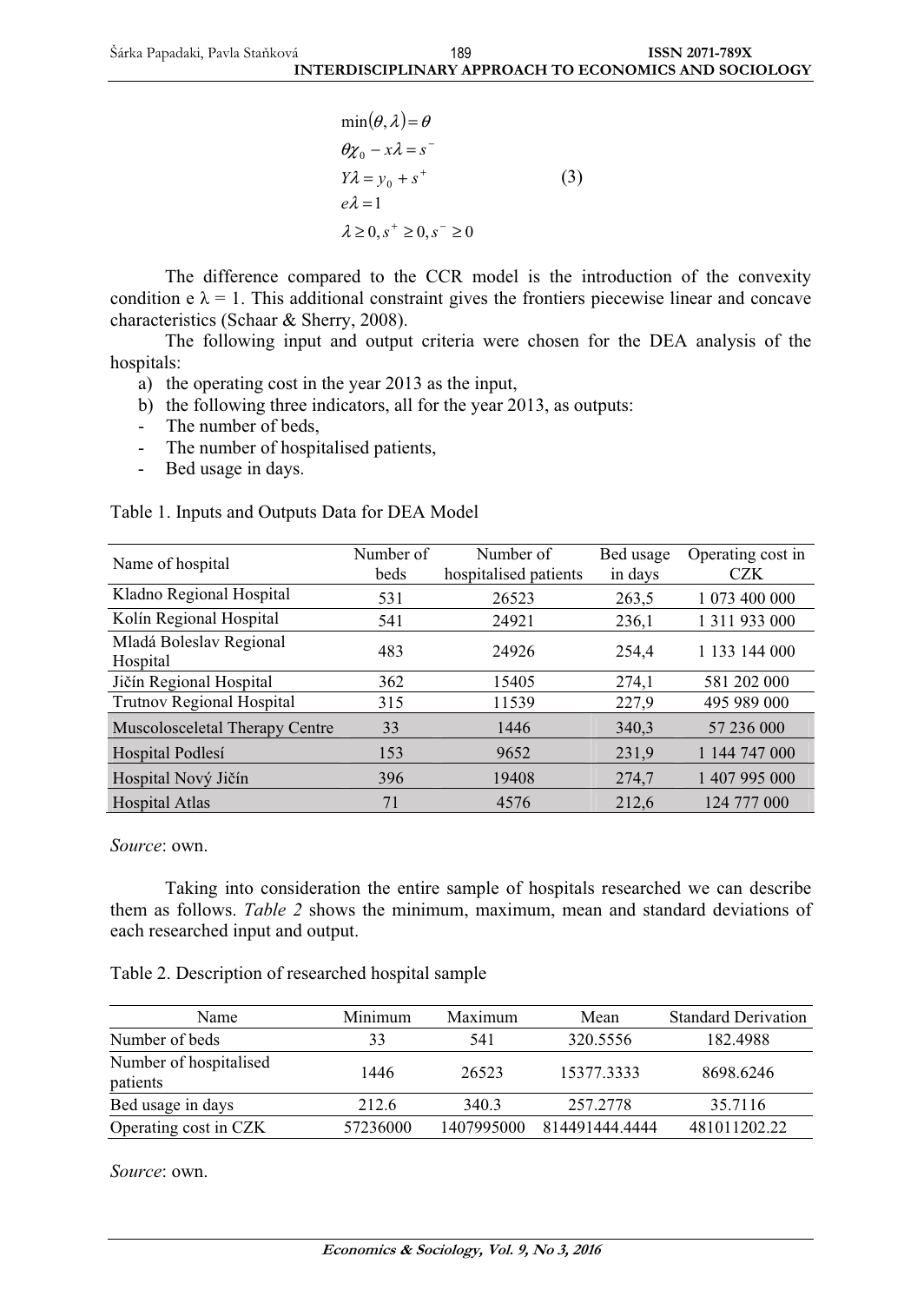## **4. Key Results**

The results of the efficiency DEA analysis of the 9 chosen hospitals using the two basic DEA models are presented in *Table 2*. For the output oriented models, the level of efficiency is calculated to be higher than one. From the interpretation point of view, a hospital with an efficiency value of 100% can be considered as efficient. Based on the theoretical assumptions it is evident that the BCC models have at least the same or higher effectiveness as the CCR models. In this case it is better to take into consideration the CCR model according to which four hospitals can be considered as efficient. Those hospitals are: Hospital Jičin, Trutnov, Hospital Atlas and Muscoloskeletal Therapy Centre. The remaining hospitals and relevant results are presented in Table 3. The hospitals show better results in the BCC model in which only three hospitals appear to be inefficient. However, such a result is determined by the chosen method, which always brings better results than the CCR method.

|                                  | Output oriented model |            |            | Input oriented model |
|----------------------------------|-----------------------|------------|------------|----------------------|
| Name of hospital                 | <b>CCR</b>            | <b>BCC</b> | <b>CCR</b> | BCC                  |
| Kladno Regional Hospital         | 82%                   | 100%       | 82%        | 100%                 |
| Kolín Regional Hospital          | 67.2%                 | $100\%$    | 67.2%      | 100%                 |
| Mladá Boleslav Regional Hospital | 71.1%                 | 95.9%      | 71.1%      | 88.5%                |
| Jičín Regional Hospital          | $100\%$               | $100\%$    | 100%       | 100%                 |
| Trutnov Regional Hospital        | $100\%$               | $100\%$    | 100%       | 100%                 |
| Muscolosceletal Therapy Centre   | $100\%$               | 100%       | $100\%$    | 100%                 |
| Hospital Podlesí                 | 23.4%                 | 75.8%      | 23.4%      | 29.6%                |
| Hospital Nový Jičín              | 46.4%                 | 97.2%      | 46.4%      | 54.4%                |
| <b>Hospital Atlas</b>            | $100\%$               | $100\%$    | 100%       | $100\%$              |

Table 3. DEA Results

*Source*: own.

The following tables specify the target results for currently inefficient hospitals from the CCR analyses point of view. The table points out how the outputs should be changed for a hospital to reach such results that it would match the most efficient hospitals in the research sample.

Table 4. Comparing the current and target values for improving the efficiency of hospitals

| Name of hospital                    | Number of beds |              | Number of hospitalised patients |              |
|-------------------------------------|----------------|--------------|---------------------------------|--------------|
|                                     | Current value  | Target value | Current value                   | Target value |
| Kladno Regional Hospital            | 531            | 647.866      | 26523                           | 32360.378    |
| Kolín Regional Hospital             | 541            | 804.928      | 24921                           | 37078.769    |
| Mladá Boleslav Regional<br>Hospital | 483            | 679.212      | 24926                           | 35051.846    |
| Jičín Regional Hospital             | 362            | 362          | 15405                           | 15405        |
| <b>Trutnov Regional Hospital</b>    | 315            | 315          | 11539                           | 11539        |
| Muscolosceletal Therapy<br>Centre   | 33             | 33           | 1446                            | 1446         |
| Hospital Podlesí                    | 153            | 654.909      | 9652                            | 41314.912    |
| Hospital Nový Jičín                 | 396            | 853.171      | 19408                           | 41813.982    |
| <b>Hospital Atlas</b>               | 71             | 71           | 4576                            | 4576         |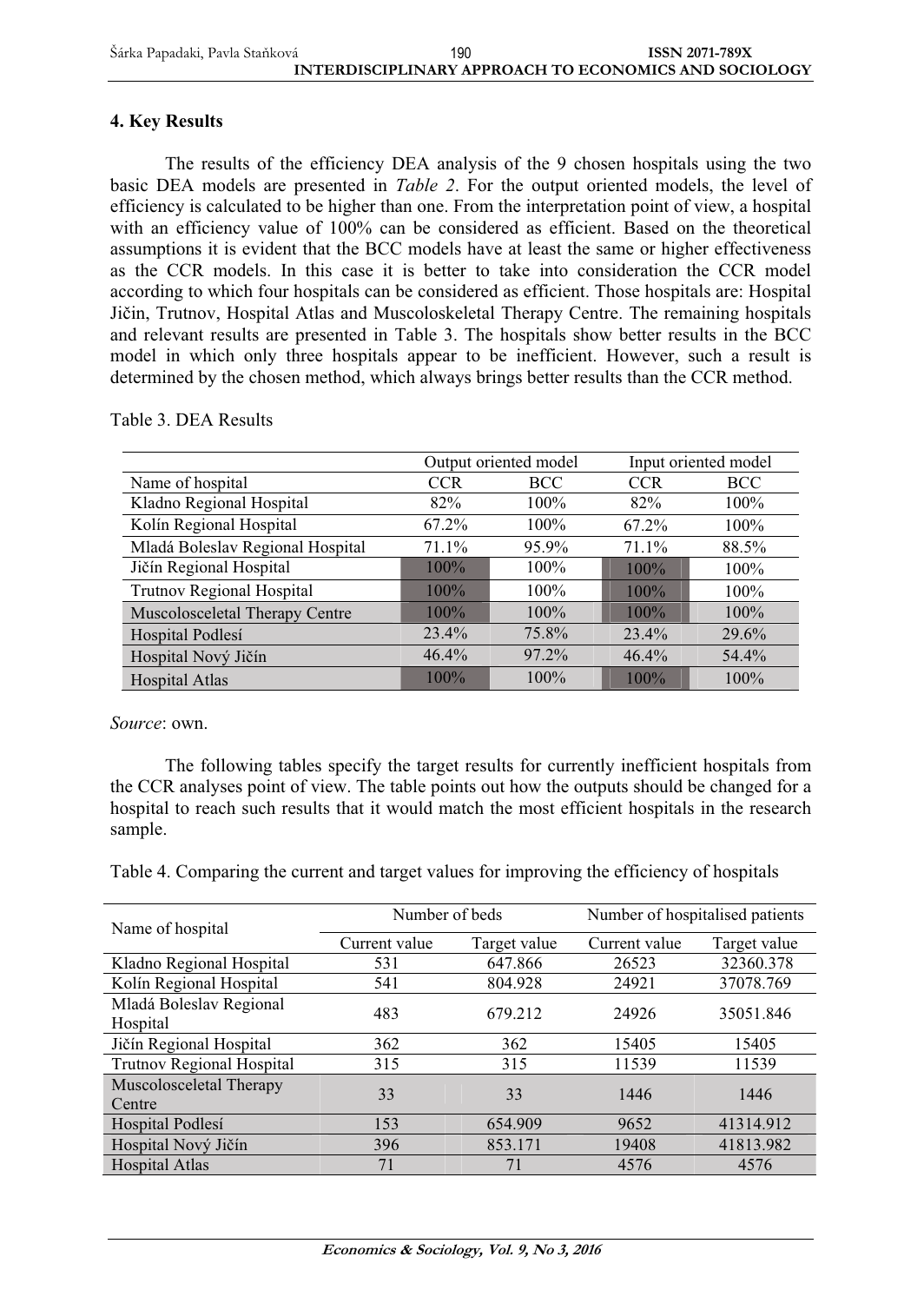#### Šárka Papadaki, Pavla Stałková **ISSN 2071-789X INTERDISCIPLINARY APPROACH TO ECONOMICS AND SOCIOLOGY**  191

| Name of hospital                    | Bed usage in days |              | Operating cost in CZK |               |
|-------------------------------------|-------------------|--------------|-----------------------|---------------|
|                                     | Current value     | Target value | Current value         | Target value  |
| Kladno Regional Hospital            | 263,5             | 980.001      | 1 073 400 000         | 1 073 400 000 |
| Kolín Regional Hospital             | 236,1             | 898.109      | 1 3 1 1 9 3 3 0 0 0   | 1 311 933 000 |
| Mladá Boleslav Regional<br>Hospital | 254.4             | 1142.444     | 1 133 144 000         | 1 133 144 000 |
| Jičín Regional Hospital             | 274,1             | 274.1        | 581 202 000           | 581 202 000   |
| Trutnov Regional Hospital           | 227,9             | 227.9        | 495 989 000           | 495 989 000   |
| Muscolosceletal Therapy<br>Centre   | 340.3             | 340.3        | 57 236 000            | 57 236 000    |
| Hospital Podlesí                    | 231,9             | 1869.648     | 1 144 747 000         | 1 144 747 000 |
| Hospital Nový Jičín                 | 274,7             | 1208.697     | 1 407 995 000         | 1 407 995 000 |
| <b>Hospital Atlas</b>               | 212.6             | 212.6        | 124 777 000           | 124 777 000   |

### *Source*: own.

Using the DEA method the 9 hospitals, out of which 5 were horizontally integrated hospitals owned by a county, town or municipality and 4 private horizontally integrated hospitals were compared. The subject of analyses were medico-economic outcomes taken from the latest currently available financial statements from the year 2013. *Table 5* shows the rank of the individual hospitals according to the overall efficiency achieved in the given year.

### Table 5. Ranking of Hospitals Efficiency

| Name of hospital                 | $\frac{0}{0}$ | Ranking |
|----------------------------------|---------------|---------|
| <b>Hospital Atlas</b>            | 100           |         |
| Jičín Regional Hospital          | 100           |         |
| <b>Trutnov Regional Hospital</b> | 100           |         |
| Muscolosceletal Therapy Centre   | 100           |         |
| Kladno Regional Hospital         | 82            | 2       |
| Mladá Boleslav Regional Hospital | 71.1          | 3       |
| Kolín Regional Hospital          | 67.2          |         |
| Hospital Nový Jičín              | 46.4          | 5       |
| Hospital Podlesí                 | 23.4          | 6       |

### *Source*: own.

Four of the researched hospitals achieved 100% efficiency. Two of these are horizontally integrated hospitals owned by a county, town or municipality and the other two are private horizontally integrated hospitals. Oppositely, the least efficient hospitals are Hospital Nový Jičín (46,4%) and Hospital Podlesí (23,4%), both of which are private horizontally integrated hospitals, see *Figure 5*.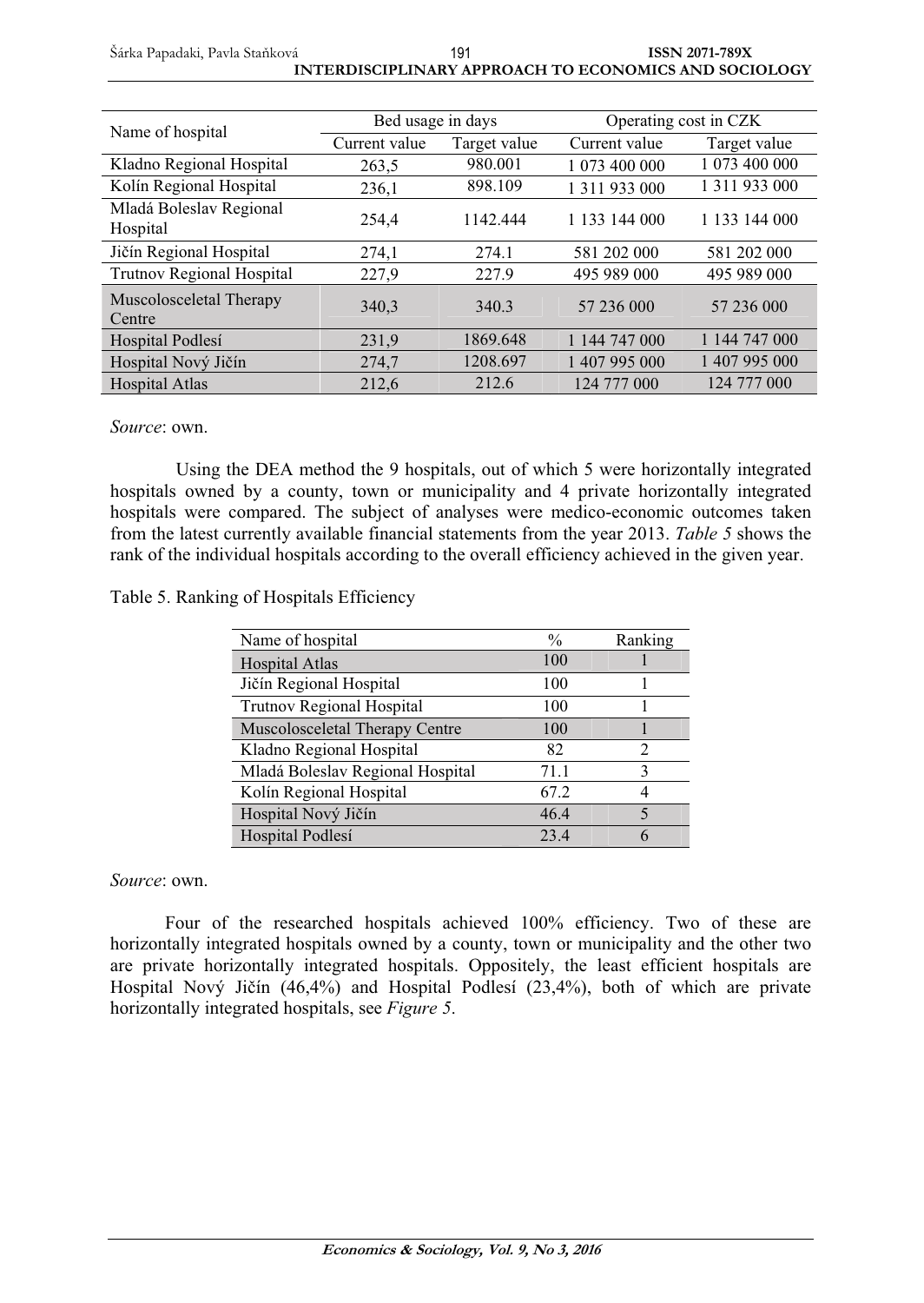

Figure 5. Efficiency Radial Diagram of Hospitals Source: own

## **Conclusion and discussion**

Using the DEA analysis, the research undertaken at the Faculty of Management and Economics at the Tomas Bata University in Zlin, based on samples from horizontally integrated hospitals owned by the county, town or municipality and private horizontally integrated hospitals has not clearly confirmed the premise that private horizontally integrated hospitals are more efficient than horizontally integrated hospitals owned by the county, town or municipality.

As found out, there is no analyse focused on the differences between the efficiency of state horizontally integrated hospitals and private horizontally integrated hospitals. We can compare these results with the general level only, for example with authors like Walston, Kimberly and Burns (1996). They unequivocally present benefits such as: lowering costs and eliminating unnecessary services, economics of scale, increased market and negotiating power, profit and market share gains, better recruitment and longer retention of staff and also environmental acceptance.

Even though the research did not prove a higher efficiency in a specific type of hospital, the DEA model can certainly be used by managers for benchmarking. As Malhotra (2015) states, managers can use a decision support system which stores the company's historical data, competitors' data and other industry specific data and then use the DEA methodology to analyse their organisation's performance. The DEA method provides space for defining key aspects for improving specific areas of efficiency.

It is also important to take into consideration the research limits. These are mainly given by the choices of appropriate outputs and inputs. Apart from this, the data currency and availability of the all researched aspects can also be problematic together with the decision whether to choose the CCR model, which is stricter in evaluating efficiency, or the BCC model, which takes into account variable returns to scale at outputs. Another limitation could be the duration of the holdings. The integration process is a long-term process and some holdings have a short history and the benefits from the integration will take effect in the future. Despite these factors, we believe that the long-term results will show that integrating hospitals is beneficial and this will install positive trends in further health care development.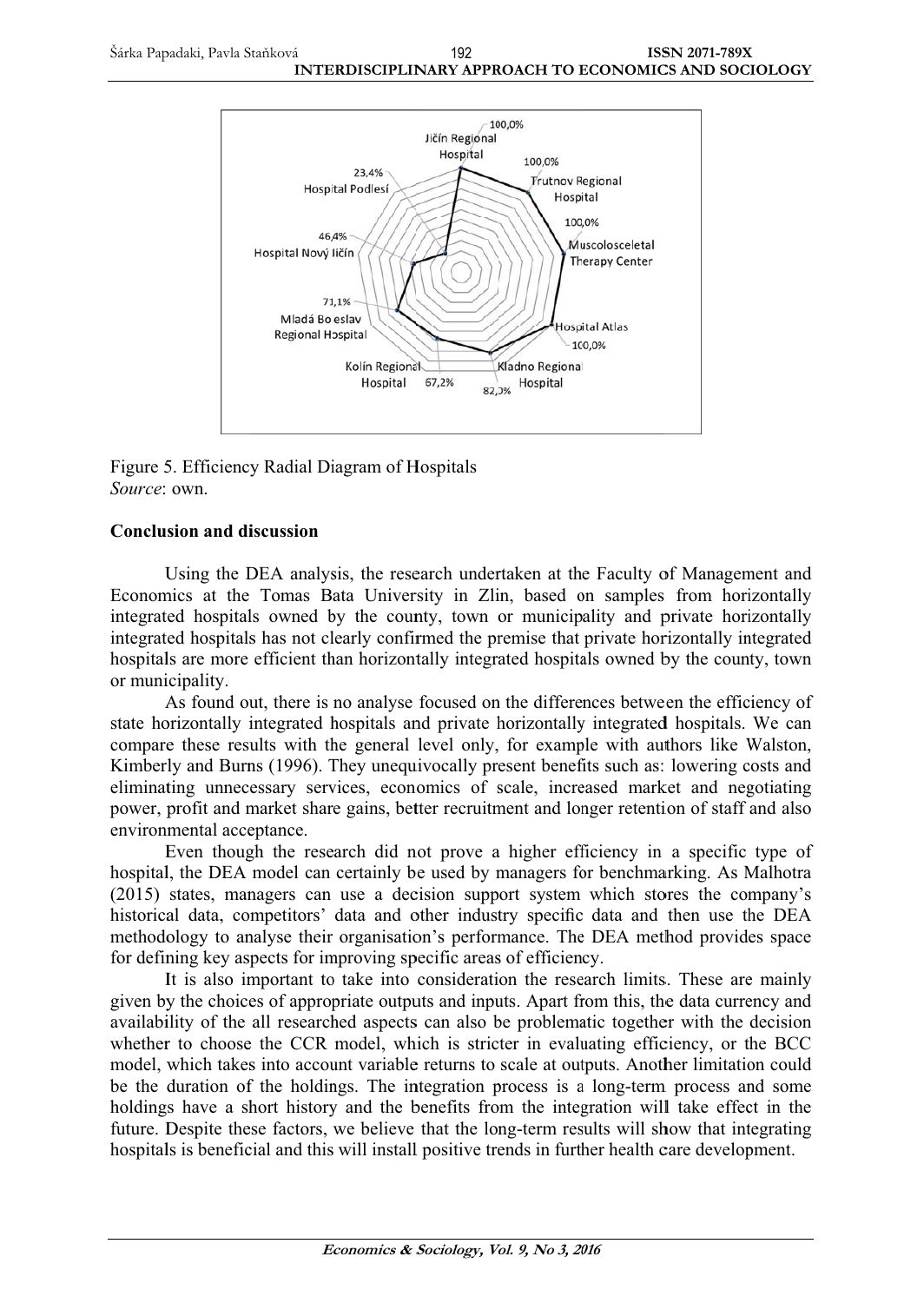## **References**

- Adler-Milstein, J., Ronchi, E., Cohen, G. R., Winn, L. A. P., Jha, A. K. (2014), Benchmarking health IT among OECD countries: Better data for better policy, *Journal of the American Medical Informatics Association*, Vol. 21, No.1, pp. 111-116.
- Arnaboldi, M. & Lapsley, I. (2005), Activity Based Costing in Healthcare: A UK Case Study, *Research in Healhtcare Financial Management*, Vol. 10, No. 1, pp. 61-75.
- Bernal-Delgado, E., Christiansen, T., Bloor, K., Mateus, C., Yazbeck, A. M., Munck, J., Bremner, J. (2015), ECHO Consortium ECHO: health care performance assessment in several European health systems, *European journal of public health*, Vol. 25, pp. 3-7.
- Byrne, M. M., Ashton, C. M. (1999), Incentives for vertical integration in healthcare: The effect of reimbursement systems, *Journal of Healthcare Management*, Vol. 44, No. 1, pp. 34-46.
- Castro, M. F., Mateus, R., Serôdio, F., Bragança, L. (2015), Development of Benchmarks for Operating Costs and Resources Consumption to be Used in Healthcare Building Sustainability Assessment Methods, *Sustainability 2015*, Vol. 7, pp. 13222-13248.
- de Albuquerque, G. M., Fleury, M. T. L., Fleury, A. L. (2011), Vertical integration in service industries: An exploratory study at the healthcare industry in São Paulo, *Producao*, Vol. 21, No. 1, pp. 39-52.
- Healht Academy (2006), *Efficiency in Health Care: What Does it Mean? How is it Measured? How Can it be Used for Value-Based Purchasing?* https://www.academyhealth.org/files/publications/EfficiencyReport.pdf (reffered on 27/02/2016).
- Hernandez, S. R. (2000), Horizontal and vertical healthcare integration: lessons learned from the United States, *Healthcare Papers*, Vol. 1, No. 2, pp. 59-66.
- Huxley, P. J. (2015), The development and results of the European Mental Health Integration Index, *Journal of Public Mental Health*, Vol. 14, No. 4, pp. 205-210.
- Chen, X. Y., Yamauchi, K., Kato, K., Nishimura, A., Ito, K. (2006), Using the balanced scorecard to measure Chinese and Japanese hospital performance, *International Journal of Health Care Quality Assurance*, Vol. 19, No. 4, pp. 339-350.
- Chow, C. W., Ganulin, D., Haddad, K., Williamson, J. (1998). The Balanced Scorecard: A Potent Tool for Energizing and Focusing Healthcare Organization Management, *Journal of Healtcare Management*, Vol. 43, No. 3.
- Johannesson, M, O'Connor, R. M. (1997), Cost-utility analysis from a societal perspective, *Health Policy*, Vol. 39, pp. 241-53.
- Jones, J., Wilson A., Parker H., Wynn, A., Jagger, C., Spiers, N. et al. (1999), *Economic evaluation of hospital at home versus hospital care: cost minimisation analysis of data from randomised controlled trial BMJ*, Vol. 319, pp. 1547.
- Kaplan, R. S., Norton, D. P. (1996). Linking the Balanced Scorecard to Strategy, *California Management Review*, Vol. 39, No. 1, pp. 53-79.
- Lawson, R. A. (2005), The Use of Activity Based Costing in the Healthcare Industry: 1994 vs. 2004, *Research in Healthcare Financial Management*, Vol. 10, No. 1, pp. 77-94.
- Malhotra, R., Lehrman, S., Malhotra, D. K. (2015), Benchmarking Managed Healthcare Companies, *In Applications of Management Science*, pp. 203-222.
- Matysiewicz, J. (2011), Network Development and Application in Health Care Sector: A Study of Systemic Service, *Economics and Sociology*, Vol. 4, No. 1a, pp. 83-97.
- Ocampo-Rodríguez, M. V., Betancourt-Urrutia, V. F., Montoya-Rojas, J. P., Bautista-Botton, D. C. (2013), Healthcare systems and models, their impact on integrated networks of health services, *Revista Gerencia y Politicas de Salud*, Vol. 12, No. 24, pp. 114-129.